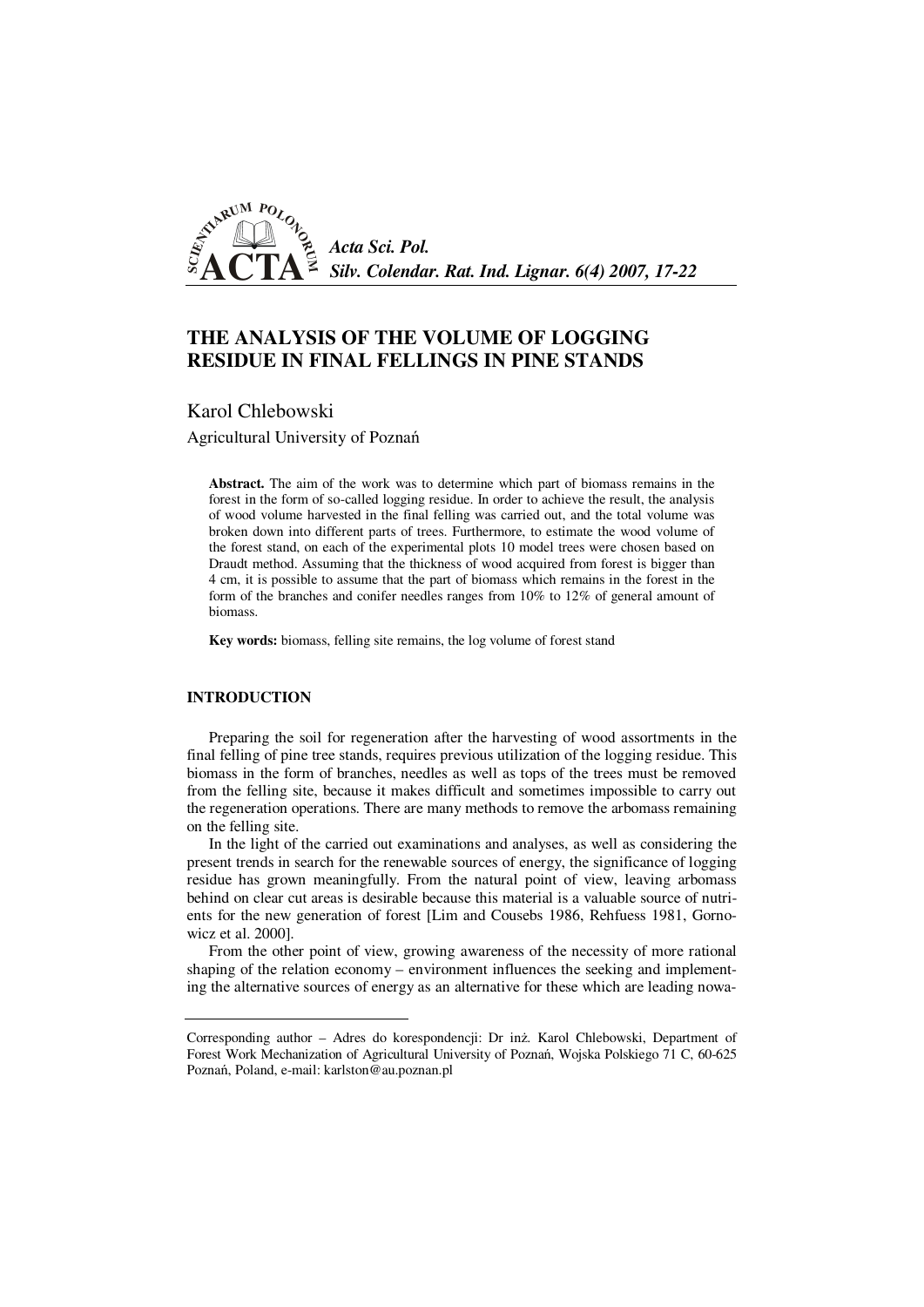days. [Anon 1998, Kubiak et al. 1989, Asikainen 1998]. According to all estimates the world demand for the energy will have tripled by 2060 [Marutzky and Seeger 1999, Helberg 2000]. Therefore biomass as the source of the energy replacing fossil fuels is gaining significance [Košelev and Švedov 1998, Lönner et al. 1998, Goglia et al. 2000].

Taking the above mentioned arguments into account, the thickness of pine tree stands has been established, with the distinction which part of it consists of felling states remains.

# **THE METHODS**

# **Research area**

Research areas were localised on the area of the Forest District Dąbrowa, which is the part of the Regional Directorate of National Forests in Toruń. The field tests were carried out in adult pine stands, growing on the same forest sites: the fresh coniferous forest site. The field work was conducted in spring and summer and the research areas were situated on flat terrain.

## **Measurement of biometric features**

The first stage of the work, was to define the basic biometric features of tree stands, growing on the experimental areas. In order to gather the necessary data the breast height diameters of all trees were measured. The measurements were made in 1 cm accuracy classes, from two directions: NS and EW. The arithmetic average from two measurements was adopted as the real diameter of the tree.

Every second tree was measured regarding its height, which was made with the help of the altimeter of Blume-Leisa with the accuracy up to 0.5 m. Based on the Kraft classification each of the trees growing on the experimental areas was assigned a biosocial position.

The choice of model trees was based on Draudt method. The number of model trees, falling into each thickness grade, was proportional to the number of trees in each thickness grade. Following previosusly mentioned methods the 10 model trees were chosen on each area. They were marked, felled on a big cloth sheet and delimbed. The conducted measurements of the biomass of trees created the basis for determining the mass of each part of the tree.

# **Measurements of the biomass of model trees**

After cutting and delimbing the volumes of the following tree parts were measured:

- stemwood up to the thickness of 7 cm in the thinner end,
- branches with thickness above 4 cm,
- branches without needles up to the thickness of 4 cm,
- twigs without needles.

Wood and branches were weighed on the decimal balance with the accuracy up to 0.5 kg. Twigs with needles were weighed with the accuracy up to 0.1 kg. In order to determine the mass of the needles a 2 kg sample was taken weighed with the approximation to 0.001 kg. With the same accuracy the mass of the needles obtained from these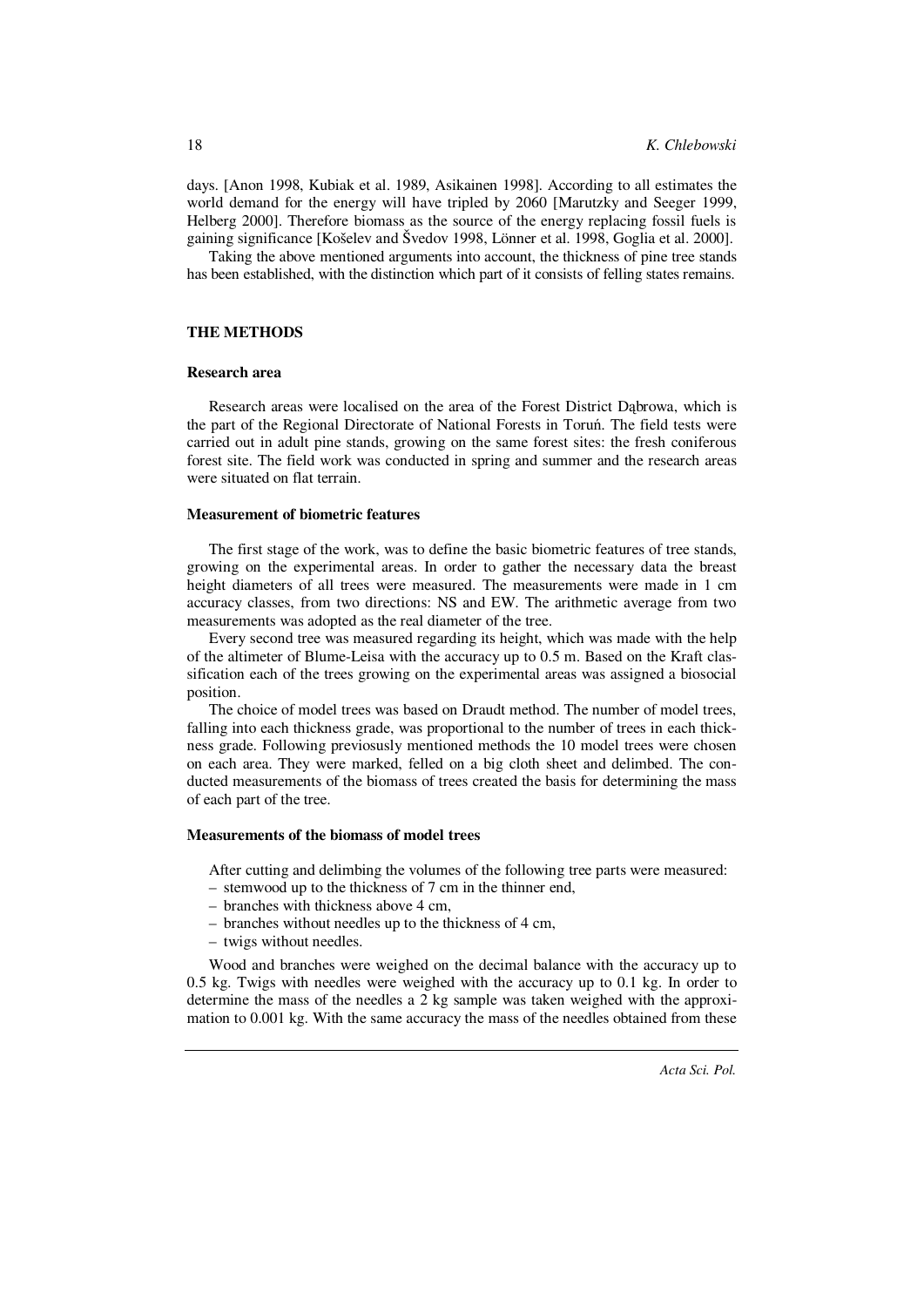twigs was determined. Quotients of these quantities calculated on the basis of samples constituted spare factors, according to which mass of new conifer needles was established for the entire tree. Mass of twigs with needles after reducing conifer needles against established mass was ranked among general mass of branches.

The measurement of mass of modelling trees allowed to calculate mass of tree stands on appointed areas which next enabled to establish what part of biomass remained on the research area.

# **RESULTS**

#### **Measurement of the biomass**

An overall description of pine tree stands on the research areas was presented in Table 1. Age of tree stands on the examined areas, ranged between 90 and 135 years. The youngest tree stand, 90 years old, occurred on the area no. III while the oldest – on the area no. I.

Table 1. Characteristics of tree stands on analysed areas

Tabela 1. Charakterystyka drzewostanów na powierzchniach badawczych

| Specification<br>Wyszczególnienie                   | Unit of<br>measure<br>Jednostka<br>miary | Analysed areas – Powierzchnie badawcze |     |     |     |     |     |     |     |  |
|-----------------------------------------------------|------------------------------------------|----------------------------------------|-----|-----|-----|-----|-----|-----|-----|--|
|                                                     |                                          | Ī                                      | П   | Ш   | IV  | V   | VI  | VІІ | VШ  |  |
| Age of forest stand<br>Wiek drzewostanu             | years<br>lata                            | 135                                    | 106 | 90  | 120 | 106 | 110 | 106 | 101 |  |
| Average breast height diameter<br>Średnia pierśnica | cm                                       | 31                                     | 29  | 24  | 33  | 29  | 29  | 27  | 26  |  |
| Average height<br>Średnia wysokość                  | m                                        | 29                                     | 29  | 18  | 21  | 25  | 24  | 19  | 20  |  |
| Number of trees on 1 ha<br>Liczba drzew na 1 ha     | no.<br>szt.                              | 122                                    | 398 | 657 | 302 | 220 | 398 | 489 | 554 |  |

The average breast height diameter on areas ranged form 24 to 33 cm. The average height ranged from 18 m (surface no. III) up to 29 m (surfaces no. I and II). Considerable differences during the conducted research were noticed in the number of trees, found in research areas, in terms of 1 ha. On the area no. I there was the smallest amount of trees, only 122 pieces, while the highest amount or trees – 657 – occurred on the area no. III and there were the trees with the lowest average thickness of all trees growing on the analysed areas.

## **Characteristics of the size of biomass on each research area**

In accordance with the Draudt method the sample trees were selected in order to establish the amount of biomass on the research areas.

Average mass of the aboveground part of trees was 243.2 t per 1 ha (Table 2). The lowest value was noticed on the surface no. I, where 67.8 t of biomass was on 1 ha. It constituted almost 20% of biomass which appeared on the surface no. VIII where analyses carried out showed the biggest biomass amount – 340.8 t.

*Silvarum Colendarum Ratio et Industria Lignaria 6(4) 2007*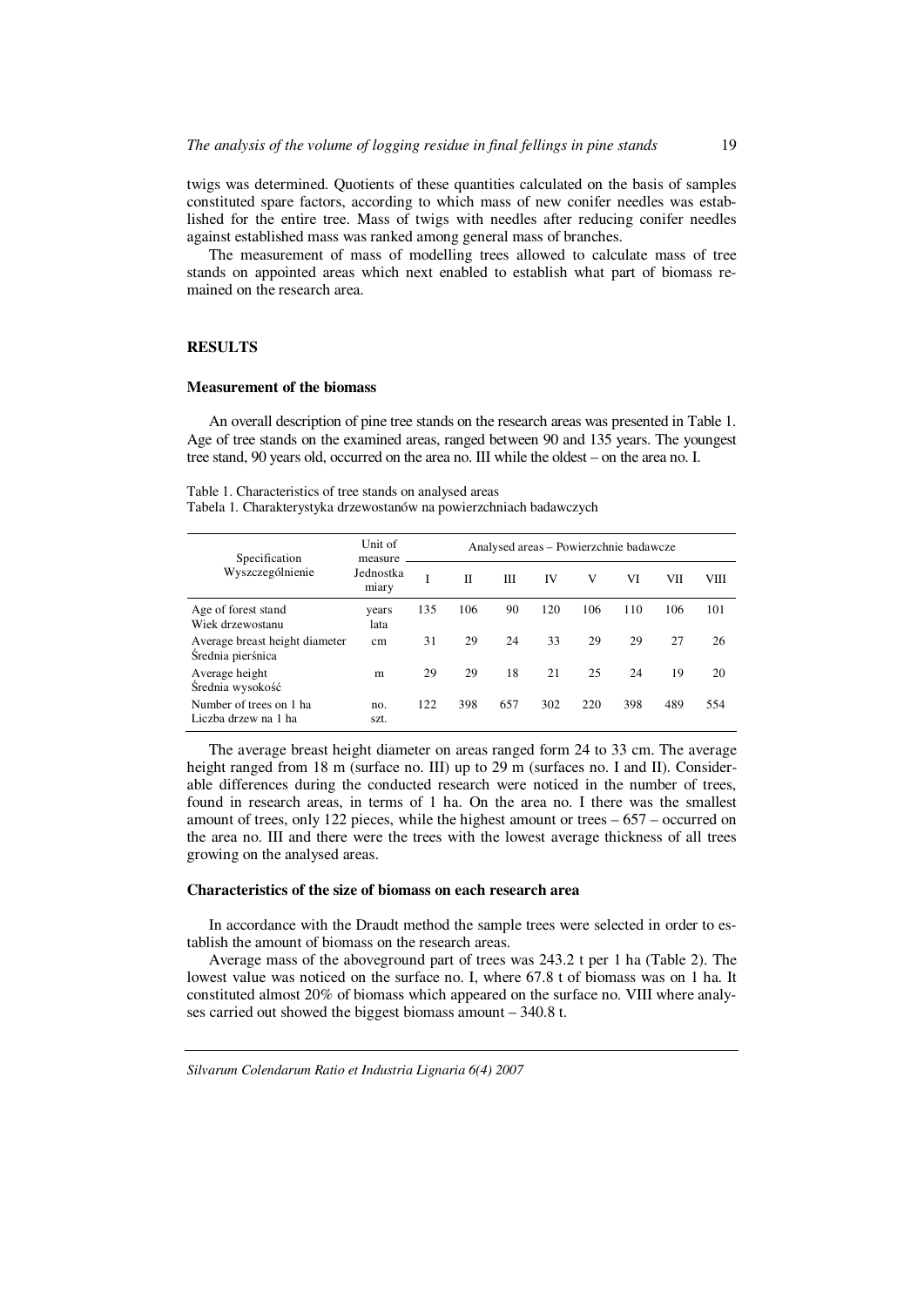| Analysed area<br>Powierzchnia<br>badawcza | Total mass<br>Łaczna masa | Stemwood<br>Drewno strzały | Branches $> 4$ cm<br>Gałęzie > $4 \text{ cm}$ | Branches $< 4 \text{ cm}$<br>Gałęzie < $4 \text{ cm}$ | Conifer<br>needles<br>Igliwie |  |
|-------------------------------------------|---------------------------|----------------------------|-----------------------------------------------|-------------------------------------------------------|-------------------------------|--|
| T                                         | 67.8                      | 56.9                       | 4.5                                           | 2.6                                                   | 3.8                           |  |
| П                                         | 264.3                     | 222.0                      | 12.9                                          | 12.9                                                  | 16.5                          |  |
| Ш                                         | 208.6                     | 173.9                      | 11.1                                          | 10.2                                                  | 13.4                          |  |
| IV                                        | 313.7                     | 263.9                      | 15.2                                          | 16.7                                                  | 17.8                          |  |
| V                                         | 122.4                     | 101.5                      | 5.5                                           | 6.4                                                   | 8.9                           |  |
| VI                                        | 313.8                     | 270.2                      | 15.1                                          | 14.2                                                  | 14.2                          |  |
| VII                                       | 314.4                     | 265.2                      | 14.5                                          | 14.7                                                  | 20.1                          |  |
| VШ                                        | 340.8                     | 287.6                      | 14.4                                          | 18.9                                                  | 19.8                          |  |
| Average<br>Średnia                        | 243.2                     | 205.1                      | 11.7                                          | 12.1                                                  | 14.3                          |  |

Table 2. Results of the measurement of the fresh biomass divided in tree parts, t/ha Tabela 2. Wyniki pomiaru biomasy w stanie świeżym z podziałem na poszczególne części, t/ha

Number of trees falling per one hectare had some influence on diversification of the thickness of biomass from the analysed areas. On the area no. I, where the lowest thickness of biomass was demonstrated, 122 trees occurred on the area of one hectare. It was the lowest amount of trees among all areas which were examined. However, on the area with the biggest thickness of the biomass of trees there were almost five times more trees (554 pcs.).

The height of trees and the average breast height diameter on explored surfaces had also influence on the log volume of the biomass. It is important that on area III, where the number of trees per one hectare was the biggest (657 pcs.), there was not the biggest amount of biomass. The log volume of biomass on this area was lower by about 39% compared with the area no. VIII, where there was the highest amount of biomass per one hectare demonstrated. However, the trees growing on this area had the average log volume about 8% and average height about 10% higher compared with the surface no. III. Also differences were noticed in the share of marked parts of trees whitin the general amount of biomass of the analysed areas. This share was distributed unequally into each of the analysed parts.

Definitely the biggest part of the tree mass was the stemwood and its bark. Average share of stemwood ranged from 56.9 to 287.6 t/ha. The biggest share of stemwood in the tree mass was noticed on the area no. VI, it was 85%. However, the smallest share (83%) was demonstrated on the surface no. V (Fig. 1). On average on the analysed areas the participation of the stemwood amounted to around 205.1 t/ha.

Conifer needles got considerable share among the remaining part of biomass, varied from 3.8 up to 20.1 t/ha. The lowest amount of conifer needles was found on area no. I and the biggest on no. VII. Per one hectare there were 20.1 t of biomass, what amounted to 6% in the whole amount of mass of the trees on the analysed area. There was on average 14.3 t biomass in the shape of conifer needles on 1 ha of the analysed area.

Mass of the branches up to 4 cm of thicknesses which remained on the clear cut area amounted to 12.1 t on average. The biggest amount was on the area no. VIII – 18.9 t. In the case of the branches above 4 cm of the thickness, their mass varied from 4.5 up to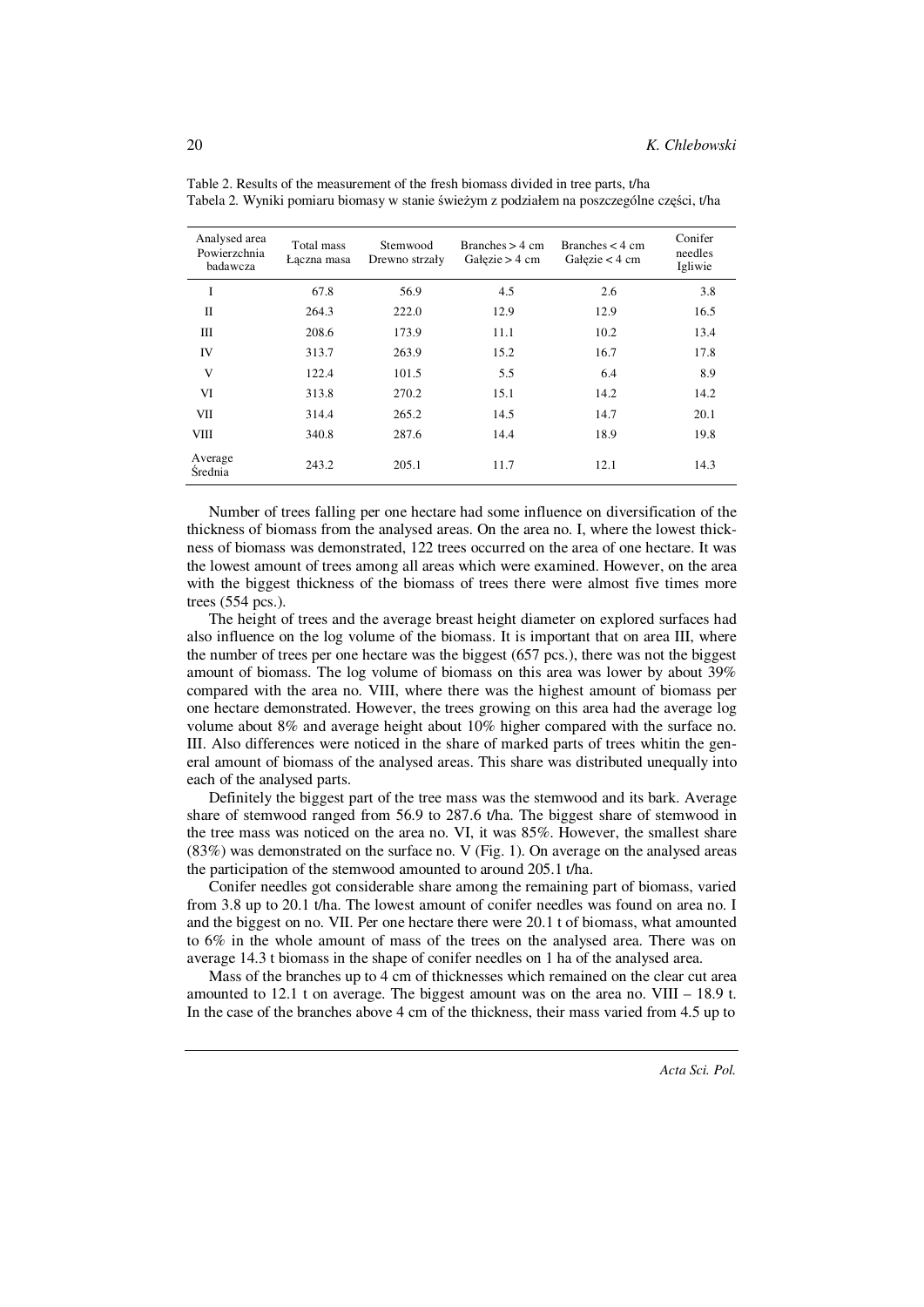|                | 100<br>90                                                                                                                                                                                                                                                                                                                                                                                                                                                                                                                                                                                                                                                                                                                                                                               |                      |         |          |         |         |         |          |           |  |
|----------------|-----------------------------------------------------------------------------------------------------------------------------------------------------------------------------------------------------------------------------------------------------------------------------------------------------------------------------------------------------------------------------------------------------------------------------------------------------------------------------------------------------------------------------------------------------------------------------------------------------------------------------------------------------------------------------------------------------------------------------------------------------------------------------------------|----------------------|---------|----------|---------|---------|---------|----------|-----------|--|
|                | 80                                                                                                                                                                                                                                                                                                                                                                                                                                                                                                                                                                                                                                                                                                                                                                                      |                      |         |          |         |         |         |          |           |  |
|                | 70<br>60                                                                                                                                                                                                                                                                                                                                                                                                                                                                                                                                                                                                                                                                                                                                                                                |                      |         |          |         |         |         |          |           |  |
|                | న్<br>50                                                                                                                                                                                                                                                                                                                                                                                                                                                                                                                                                                                                                                                                                                                                                                                |                      |         |          |         |         |         |          |           |  |
|                | 40                                                                                                                                                                                                                                                                                                                                                                                                                                                                                                                                                                                                                                                                                                                                                                                      |                      |         |          |         |         |         |          |           |  |
|                | 30                                                                                                                                                                                                                                                                                                                                                                                                                                                                                                                                                                                                                                                                                                                                                                                      |                      |         |          |         |         |         |          |           |  |
|                | 20<br>10                                                                                                                                                                                                                                                                                                                                                                                                                                                                                                                                                                                                                                                                                                                                                                                |                      |         |          |         | Η.      |         |          |           |  |
|                | 0                                                                                                                                                                                                                                                                                                                                                                                                                                                                                                                                                                                                                                                                                                                                                                                       | area I               | area II | area III | area IV | area V  | area VI | area VII | area VIII |  |
|                | Stemwood                                                                                                                                                                                                                                                                                                                                                                                                                                                                                                                                                                                                                                                                                                                                                                                | pow. I               | pow. II | pow. III | pow. IV | pow. V  | pow. VI | pow. VII | pow. VIII |  |
|                | drewno strzały<br>$\Box$ branches > 4 cm                                                                                                                                                                                                                                                                                                                                                                                                                                                                                                                                                                                                                                                                                                                                                | 83<br>$\overline{7}$ | 84<br>5 | 84<br>5  | 84<br>5 | 83<br>5 | 85<br>5 | 84<br>5  | 84<br>4   |  |
|                | gałęzie > 4 cm<br>$\blacksquare$ branches < 4 cm                                                                                                                                                                                                                                                                                                                                                                                                                                                                                                                                                                                                                                                                                                                                        | 4                    | 5       | 5        | 5       | 5       | 5       | 5        | 6         |  |
|                | gałęzie < 4 cm<br>needels                                                                                                                                                                                                                                                                                                                                                                                                                                                                                                                                                                                                                                                                                                                                                               | 6                    | 6       | 6        | 6       | 7       | 5       | 6        | 6         |  |
|                | igliwie                                                                                                                                                                                                                                                                                                                                                                                                                                                                                                                                                                                                                                                                                                                                                                                 |                      |         |          |         |         |         |          |           |  |
|                | 15.5 t/ha. On the basis of the carried out analyses it was stated, that on average 11.7<br>biomass falls to one hectare of the analysed area, that is on average about 18%<br>compared with conifer needles. Assuming that the density of the fresh pine v<br>amounts to 0.8 g/cm <sup>3</sup> [Trendelenburg et al. 1955], log volume of the branches th<br>than 4 cm acquired from trees growing on the area of 1 ha might be estimated a<br>level of 14.6 m <sup>3</sup> . The branches constituted about 5% of total mass of the overgro<br>part of the tree.                                                                                                                                                                                                                       |                      |         |          |         |         |         |          |           |  |
| <b>SUMMARY</b> |                                                                                                                                                                                                                                                                                                                                                                                                                                                                                                                                                                                                                                                                                                                                                                                         |                      |         |          |         |         |         |          |           |  |
|                | To sum up, it should be stated that the biggest share in biomass on the analyse<br>eas had the stemwood (84%), and then branches (10%) and needles (6%). Assur<br>that the wood taken away from forest is at least 4 cm thick, the part of biomass in<br>form of branches thinner than 4 cm, which was left behind in the forest, varied bety<br>4 and 6% of the total tree volume. By adding the needles to this amount, the ave<br>amount of biomass left behind on the analysed areas would reach 10% to 12% o<br>total biomass. It means that on average 26.4 t per 1 ha of fresh biomass was left.<br>material nowadays is mainly crushed and left behind on the surface of the felling a<br>supplying the forest soil with nutrients. It is also getting more and more popular to |                      |         |          |         |         |         |          |           |  |

Fig. 1. Percentage structure of fresh biomass on the analysed areas Rys. 1. Procentowa struktura biomasy w stanie świeżym na powierzchniach badawczych

15.5 t/ha. On the basis of the carried out analyses it was stated, that on average 11.7 t of biomass falls to one hectare of the analysed area, that is on average about 18% less compared with conifer needles. Assuming that the density of the fresh pine wood amounts to  $0.8 \text{ g/cm}^3$  [Trendelenburg et al. 1955], log volume of the branches thicker than 4 cm acquired from trees growing on the area of 1 ha might be estimated at the level of 14.6  $m<sup>3</sup>$ . The branches constituted about 5% of total mass of the overground part of the tree.

## **SUMMARY**

To sum up, it should be stated that the biggest share in biomass on the analysed areas had the stemwood  $(84%)$ , and then branches  $(10%)$  and needles  $(6%)$ . Assuming that the wood taken away from forest is at least 4 cm thick, the part of biomass in the form of branches thinner than 4 cm, which was left behind in the forest, varied between 4 and 6% of the total tree volume. By adding the needles to this amount, the average amount of biomass left behind on the analysed areas would reach 10% to 12% of the total biomass. It means that on average 26.4 t per 1 ha of fresh biomass was left. This material nowadays is mainly crushed and left behind on the surface of the felling sites, supplying the forest soil with nutrients. It is also getting more and more popular to chip